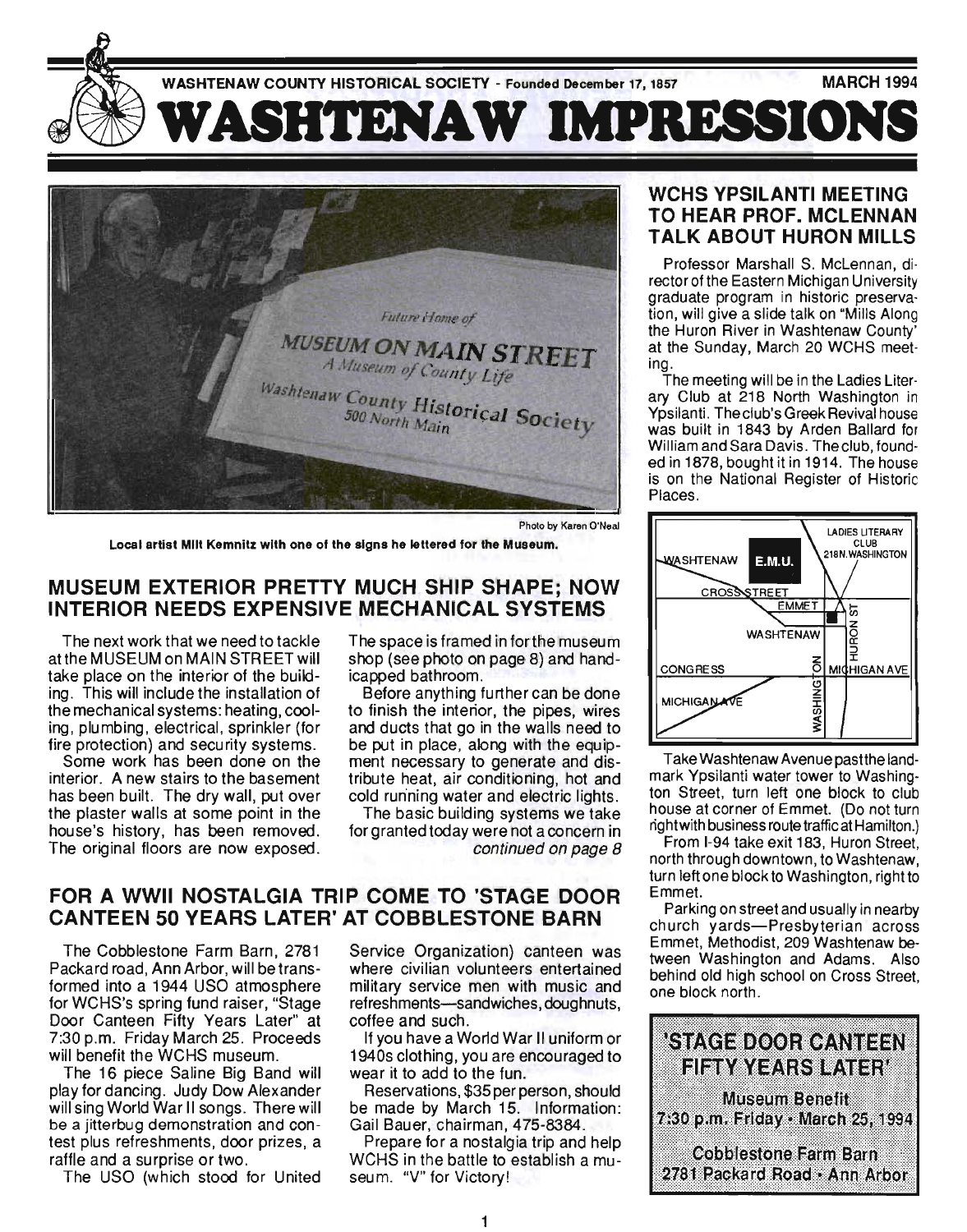# **ANN ARBOR'S FOREST HILL CEMETERY: LEADING GOTHIC REVIVAL ARCHITECT DID ENTRANCE**

The Gothic Revival entrance structure to Ann Arbor's Forest Hill Cemetery looked as if it could be the work of Gordon W. Lloyd, probably the most important, preeminent architect in ''the West" in the 1860s and '70s.

But the name James Morwick as builder and architect was inscribed on the building. ("The West" refers to Michigan and other states of the old Northwest Territory.)

Sally Bund, WCHS February speaker and student of historic preservation at Eastern Michigan University, had the assignment of picking one historic building and dOing an architectural analysis.

She picked the cemetery entrance, her favorite building in Ann Arbor.

She thought its historic significance would be "greatly enhanced by knowing that it had been done by this very famous Gothic Revival architect."

She knew Lloyd had designed S1. Andrew's Episcopal Church, the First Congregational Church and Harris Hall in 'Ann Arbor and probably the Alonzo Palmer house (205 North Division Street).

Yet, Morwick's name was on the building. One of the county histories credits Morwick and so, indeed, does the new second edition of Historic Buildings, Ann Arbor, Michigan, 1992.

The staff at Bentley Historical library on the University of Michigan North Campus helped her ''uncover every conceivable document that might tell if Lloyd had been the architect."

"There was a great deal of information about him in regard to his other Ann Arbor structures but not of Forest Hill's

She returned to the cemetery office and Roscoe (Rocky) Flack, cemetery superintendent, opened up a thick, dusty, leather-bound tome.

Under May 9, 1874, in the Board of Directors' minutes, it said, "We have decided to undertake the hiring of Mr. James Morwick to be the builder of this building with the specifications and plans of Gordon W. Loyd (sic)."

She was very excited. Apparently Morwick was a builder who also called himself an architect. (He had also



Photos courtesy of Sally Bund

Forest Hili Cemetery's Gothic Revival style gate house before 1910 and 1916 additions to house, office. Note fancy wood gates, now replaced by Iron gates.

recently built the chapel addition at St. Andrew's Church andthe Palmer house according to Historic Buildings.)

To set the context, she then discussed the rise of the 19th century rural, romantic cemetery in America. The first was Mount Auburn Cemetery, 1831, in Cambridge, Massachusetts, which she visited last October.

"It was because of the whole romantic revolution and changing concepts about death, melancholy and meditation, that the great rural cemeteries like Mount Auburn, Laurel Hill in Philadelphia and Greenwood in Brooklyn, New York, were founded.

"This cemetery that we have in the midst of our town is very much designed on the same principles as Mount Auburn in Boston. In fact, some of the avenues are named after Mount Au burn avenues.

"In order to understand this park-like landscape space, we need to look at earlier cemeteries .

"I'm sure many of you have visited colonial graveyards of the 1600s and 1700s. They are usually associated with parish churches. They are laid out in grids and usually very crowded. The early plate stones are often laid in rows. There was very little interest in those days in providing access to the grieving family or the public.

"Records indicate that many Boston

graveyards were used for pasturing cattle-in fact, farmers paid to do soapparently the grasses were particularly good.

"But you can imagine the sanitation problems, which in the 17th and 18th centuries were not of major concern to struggling people just trying to get things together.

"Frankly, odors did not concern them, garbage in the streets did not concern them as they tended to concern people in the beginning of the 19th century when more people became literate. There were more jobs and wealth became a major factor in how people wanted to commemorate the passing of loved ones.

"In the early colonial cemeteries we often see death heads and skulls with wings on the plate stones, indicating the duality of good and evil. The funerary symbols were very grim. They tell you about life's difficulties, about mortality and a little bit about Calvinistic predestination.

"As we get into the later 1700s we begin to see cherubs, indicating a little bit of lightening up."

"Up until about 1800 most of the cemeteries were extremely cramped. Sometimes bodies were piled many layers deep. Sanitation was a major problem as, indeed, it was in London and Paris.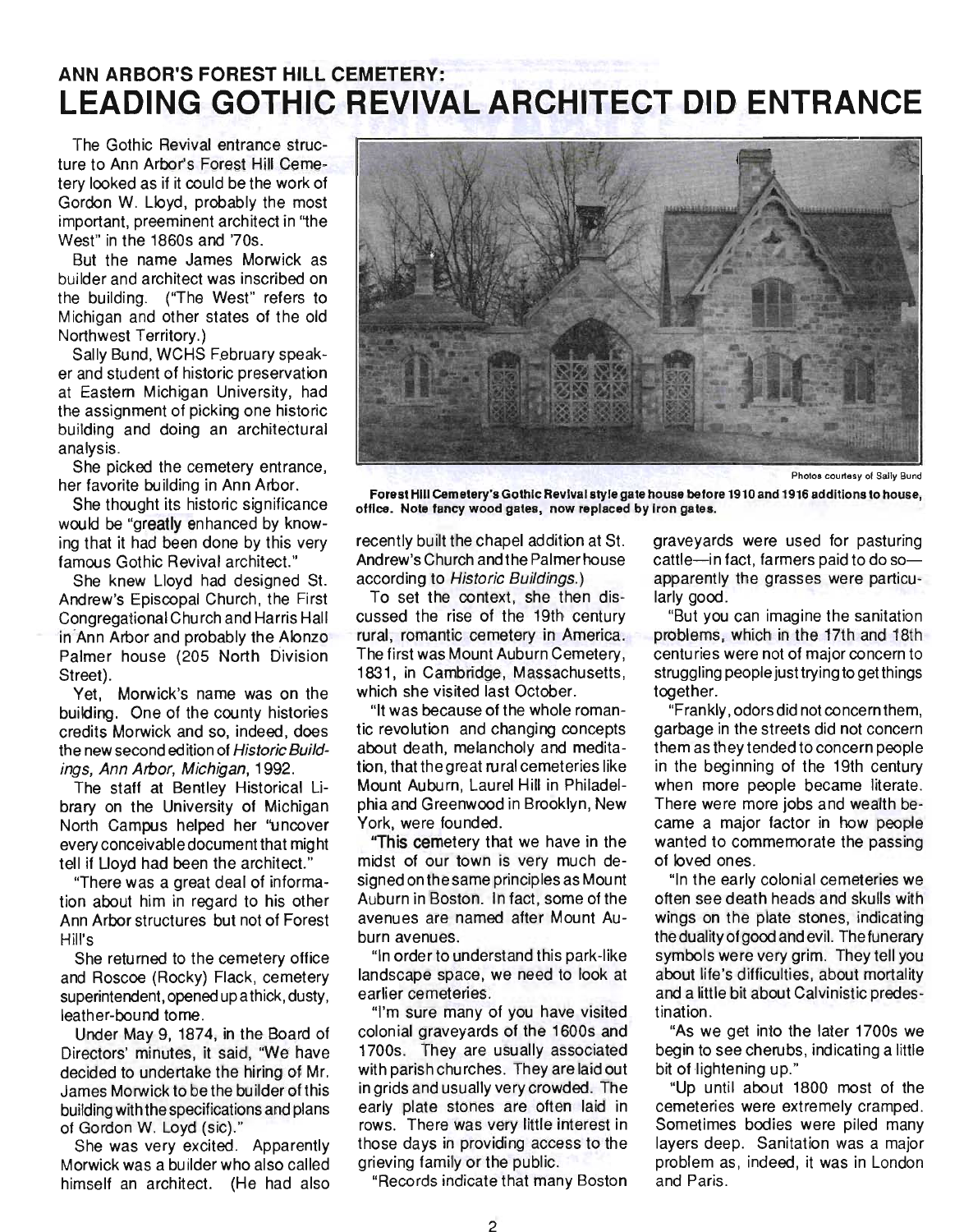"Eu ropean writers started to talk about  $t$  european will ensured to talk about the deplorable conditions not only in graveyards but in cities in general. In Boston, the population had tripled from the end of the Revolutionary War to the<br>1820s. 05.<br>'About 1822 there was actually actually actually actually actually actually actually actually actually actually

About 1625 there was actually a burving ground crisis in Boston. The leaders of the town decided something had to be done to open up the cemeteries, make them pleasant. This went with the brand new cult of melancholy which was taking the world by storm.

"Writers abroad, preachers here, were starting to say we should think of how people grieve. We should say that melancholy is the ideal expression of emotion about death and, therefore, we should give a grieving family a place where they can meditate and look at beautiful objects.

"They tried to integrate the sense of dving with the natural evolution of life and death. Therefore, we have the beginnings of the great, romantic, rural<br>cemeteries. etenes.<br>"There are also came the evolution of the evolution of the evolution of the evolution of the evolution of the

There also came the evolution of English landscape forms which I spoke of a year ago when I talked about the Arboretum. They designed these cemeteries with the same naturalistic design principles that the English had been using since the mid-18th centu-<br>ry." She showed a slide of the Egyptian

She showed a slide of the Egyptian. Revival style gate at Mount Auburn. That style was supposed to elicit a sense of immortality, a sense of the permanence of civilization. Early 19th century Bostonians considered Eqypt the first great civilization. She pointed out the huge cornice and columns with<br>lotus leaf capitals. s real capitals.<br>The second the second in the second second second second second second second second second second second seco

Laurel mill in Frinadelphia, the second great rural cemetery, was founded in 1836. I am from Philadelphia and have relatives buried there so I was very interested in visiting and talking<br>with my father about this.  $\frac{1}{2}$  my father about this.

My famer's family were Quaker. The Quakers you know were very modest, didn't like a show of any kind, no osten-<br>tation. "My dad tells a story of the ire of his

 $\frac{m}{2}$  my gad tens a story of the ne of his mother, my grandmother, who, upon visiting the cemetery once when he was a small child, became infuriated because a Philadelphia beer baron had erected a giant mausoleum next to this<br>very restrained little Quaker plot.



Gordon w. Lloyd, noted 19th century architect

"There is a provided to the contrary distinction There is an abundance of these very monumental, if not ostentatious-that's a matter of taste--monuments to the very wealthy people of Philadelphia. I see far fewer of these overlarge monuments at Mount Auburn..

"There they tend to be tucked into hillsides and placed in a little more restrained manner. Maybe with the Puritan background of New England they catered to a simpler style.

"When you get into the 20th century. monuments begin to shrink. They started small, they got very large with the wealth of the industrial revolution, and then, into this century, with the arts and crafts movement and new attitudes about death, gravestones have come way down and, now, in many memorial parks they are flat on the ground.

"Dr. Jacob Bigelow founded Mount Auburn because of his strong feelings that they needed more sanitary conditions and a place where people could come to appreciate the patriotism of their lost ancestors who fought for our country and gained our independence.

"He even thought the cemetery should tell you something about the country's history and should teach good values. This is a far cry from the purely functional 17th century graveyards.

"Bigelow was quite a renaissance man-doctor, scientist, horticulturalist. Many of the leaders of Boston in the early 1800s were these renaissance men. They, along with Joseph Story, Nathan Hale and others, founded this amazing cemetery. It is one of the most breath-taking landscaped spac-

es I have ever encountered."<br>She showed an 1839 engraving of

the layout of Mount Auburn. "What  $\epsilon$  rayout of wount Aubum. Write immediately strikes you are the curvilinear lines and use of the topography. A round space tends to be a hill or knoll on which you will probably find a rather<br>large monument. e monument.<br>Each of the area is named after the afternoon of the afternoon afternoon afternoon afternoon afternoon afternoo

"Each of the avenues is named after<br>. a tree-willow, beech, walnut. And all the little curving pathways were named for shrubs-spirea, weigela, lilac-beautiful names in a dramatic landscape with gorgeous vistas and wonderful<br>natural use of water.

"People came to Mount Auburn and People Came to Mount Auburn and first  $\alpha$  is self-controlled permanent permanent permanent permanent permanent permanent permanent permanent permafirst self-consciously controlled permanent landscapes that we had in this country.  $\frac{A}{\sqrt{2}}$ 

Andrew Jackson Downing, the lamed writer of the 1840s, said  $60.000$  people a year would come to visit Mount Auburn. There were no city parks. In fact, Mount Auburn and Laurel Hill were the pre-cursors of the great city parks<br>movement later in the century. ement tater in the century.

Feople ten me that they love to walk around Forest Hill to enjoy the beauty<br>of it." "Some of our most famous leaders,

some of our most famous leaders, literary and governmental, are buried in Mount Auburn-Charles Finch, the famous architect. Isabella Gardner, Oliver Wendell Holmes, Winslow Homer, Julia Ward Howe, Henry Longfellow, Harrison Gray Otis, B.F. Skinner, the psychologist, and Charles Sumner, who<br>was an ancestor of mine." an ancestor of mine.  $\mathbb{R}^n$ 

 $\sim$  summer was a great abolitionist, the  $\sim$ man who was clubbed on the floor of the Senate for his anti-slavery views."

Coming back to Forest Hill, she showed an 1858 map from Bentley Library of its layout done by Col. James Glenn of Niles. Glenn was a civil engineer who also laid out the city of Lansing and was involved in building<br>the Soo Locks.  $\mathcal{S}$ UU LUCKS.

**the sure you are instantly struck by** the similarity of the layout to Mount Auburn-the curving lines, the little triangular intersections, the fact that every avenue except one has the same tree name as one at Mount Auburn.

"Forest Hill was founded in 1856 by William Maynard, famous founding father of Ann Arbor with a group of other prominent citizens of the time. It actually opened in 1859." obelied in 1999.

The cemetery is bounded by Geddes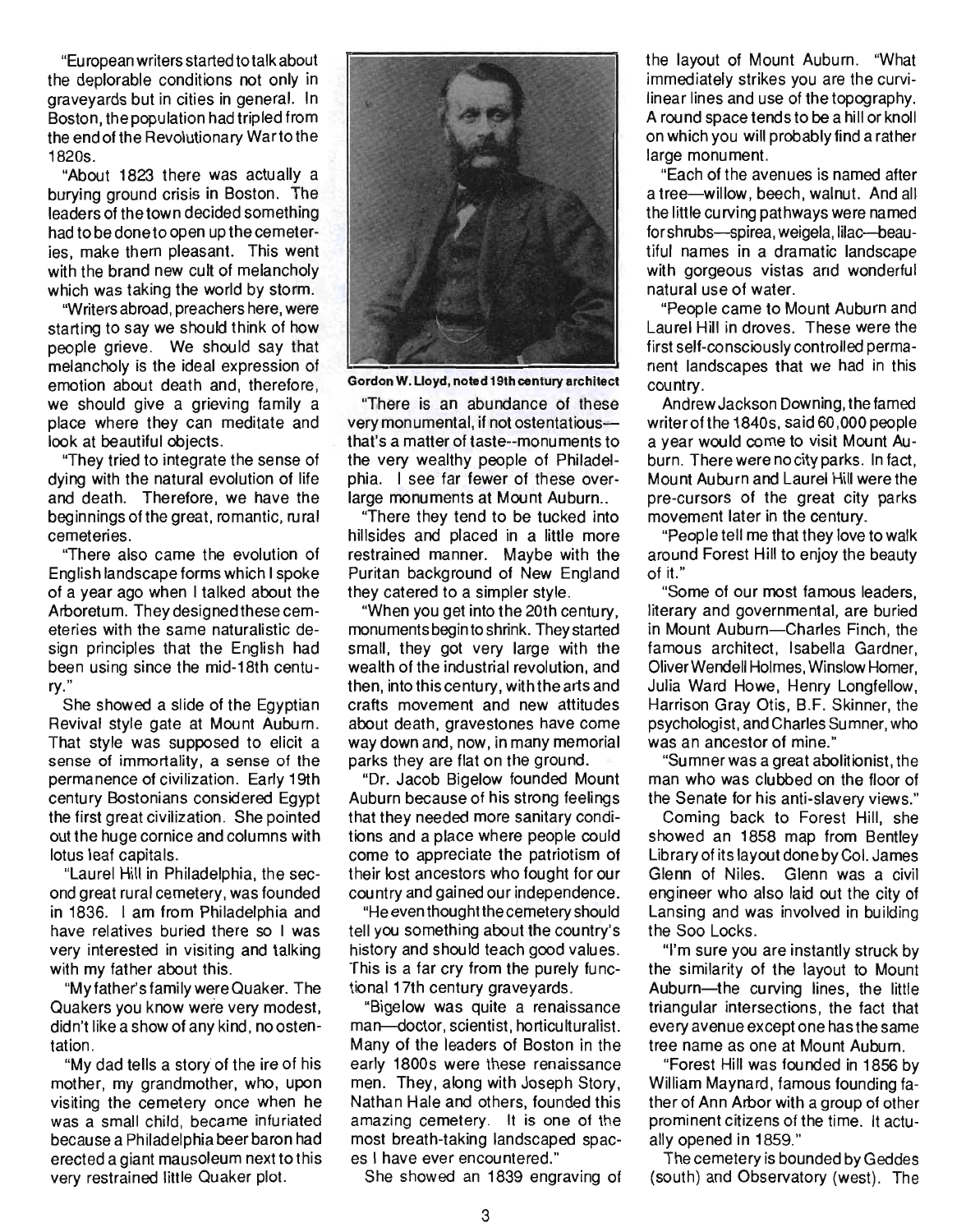entrance is on Observatory at Geddes.

With a picture of Wystan Stevens, local historian, leaning over a monument to the Mozart family, Ms. Bund noted that Stevens does a "fantastic, entertaining tour of the cemetery each fall, telling history of the people buried there."

"There are beautiful views wherever you are in Forest Hill, even on a snowy day-the intersecting of the curving avenues, the hill side dotted with gorgeous trees, beautiful monuments. It's very restrained, nothing ostentatious or overdone.

"The fact that this cemetery is historic, that it is a replication of famous Mount Auburn, that it represents a way of thinking in the 1850s, '60s and '7Os about death and about enveloping those who remain with some kind of consolation-I think it is a beautiful statement and we must preserve it.

"When I visited St. James Church on Grosse lie, one of Lloyd's churches, the secretary asked, 'Haven't you met Mrs. Upton, Gordon Lloyd's great-granddaughter? She lives in Ann Arbor.'

"I called her and she shared with me a few of her understandings about her great-grandfather and a picture of him." (Anne Upton and her sister, Betsey, were in the audience.)

"Gordon Lloyd was born in 1832 in Cambridge, England. At the age of six he came to Sherbrooke, Quebec, with his family. At about age 15 his father died and the family returned to England.

"He lived in London and studied at the Royal Academy there. He apprenticed with his uncle, Ewan Christian, who was president of the architectural society and quite involved with Gothic church architecture.

"Lloyd traveled into northern Europe to look at medieval cathedrals and found the Gothic architecture particularly wonderful in the emotion that it elicits from the viewer."

He came back to this continent in 1858 and settled to work in Detroit. He lived weekends just across the Detroit River in what is now called LaSalle, Ontario.

"Until about 1873, when a panic hit, he was among the most preeminent well-known architects of his day. His work with churches was particularly lauded.

"Following the panic, when less church work was being done because congregations couldn't afford it, he launched into other forms and styles of architecture-residential and commercial.



St. Andrew's Episcopal Church, Ann Arbor, 1868-69

"He was never encumbered by having to be totally historic in his detail. He was known for his solidity and monutoday.

mentality of form and his great restraint of detail. "The Forest Hill gate house is my favorite in Ann Arbor and I don't know why. What it has always elicited from me is a magical sense. I don't know if it's the sort of old world bell cote on top that reminds me of fairy tales, or the gingerbread Gothic Revival trim or the majestic triple portal similar to church Gothic architecture.

"It creates for all of us a special romantic sense as we enter this very sacred ground. To some it's a religious sense, because, while not denominational in any way, there is a spiritual sense, a sense of uplifting, perhaps of aspiration, perhaps of hope, perhaps of the after life-all that is conveyed intuitively in Gothic architecture.

"But on the right you have a sexton's house, not a church, with its cross gabling, a quatrefoil in the ventilation space, the pointed windows, the upward lifting aspect of the chimney, the bell cote and another chimney.

"We also have high Gothic polychromatic tile work on the roof that you also see at St. Andrew's and First Congregational Churches and some iron cresting on top, some of the last in Ann Arbor. All in all, it is a very Victorian Gothic Revival structure.

"As I looked at it further, I was perplexed by the melding of a very domestic Downingesque romantic, rustic house architecture and this cathedral-like structure in the middle, even in its simplicity."

A kitchen was added to the house in1910andin1916 the office was doubled in size, apparently because the cemetery was getting into the mortgage business. The second office window is enclosed with stone, probably for security reasons.

She noted the lozenge or diamond pattern within stripes on the roofs. In a photo, probably pre-1890, there was an ornate, probably wooden, gate, more striking than the iron gate there

Flack, the cemetery superintendent,

recalled seeing one of the old gates in deteriorating condition in one of the attics. Those gates were quite a fancy contrast to the simplicity of granite bou Iders which were taken out of fields near Ann Arbor.

"In recent pictures we don't see the sharp points of the small Gothic lancet tip windows which are now covered with storm sash. You can see them inside.

"Observatory Street used to come right up to the entrance. In the 1960s the street was lowered and now there is a retaining wall and the need to go up three or four steps to go in the portal entrance.

"When they doubled the size of the office they took the one lozenge off the front (street) side and put it on the back. I guess that looked better than having just one on each side.'"

"The mortar color is different on the office addition-more pinkish than the original."

She showed the inscription of James Morwick's name on the building. "He was quite well known in his own right. He also built St. Andrew's Church and the Palmer house."

She showed a view of the south facade of the sexton's house with its 17 foot wide gable, similar to the west one, and noted the varied hues of the granite boulders.

"The polychromatic tile was mostly reserved for special, public buildings. It's rarely seen on a Gothic Revival residence .

"Another feature that I love is its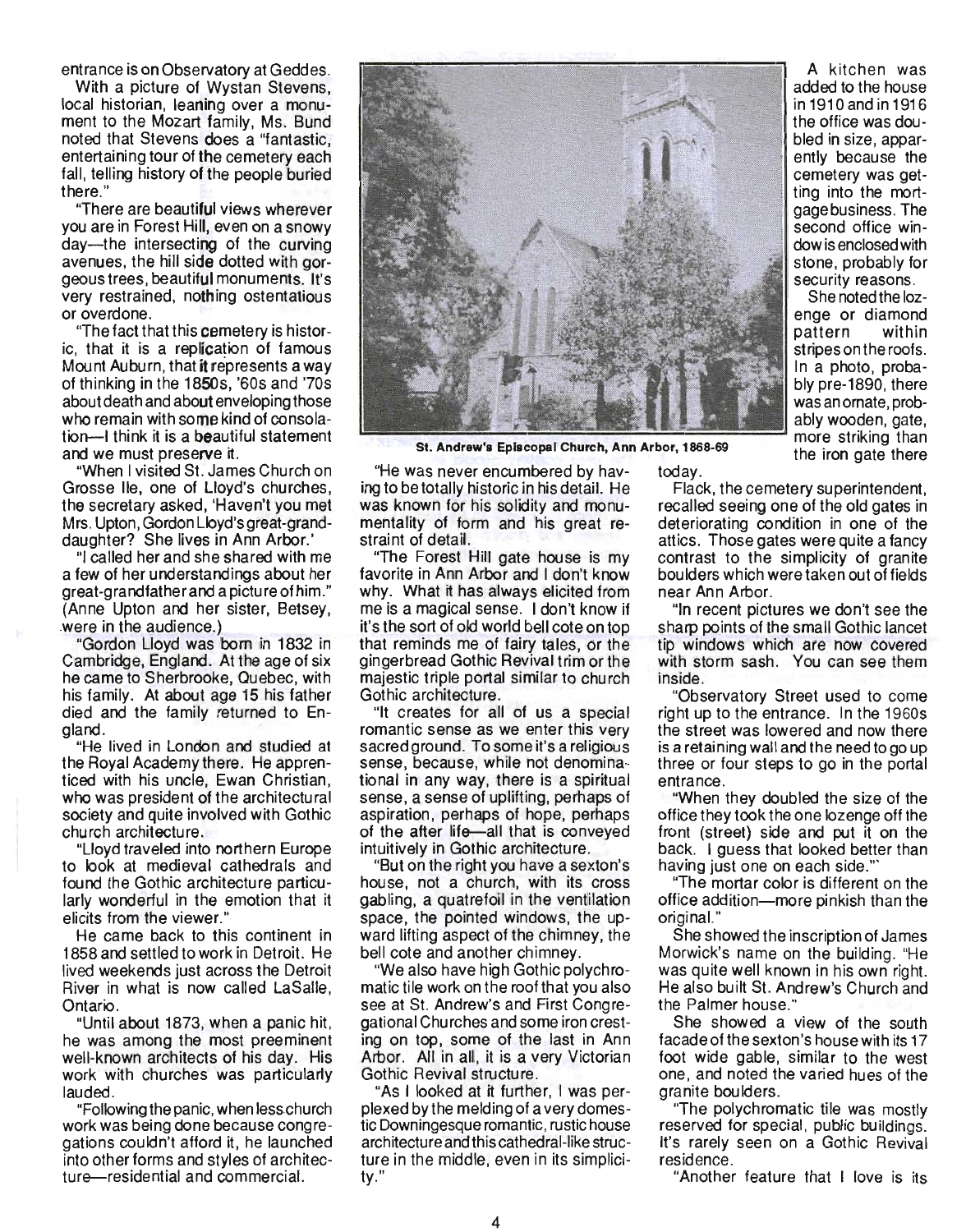whimsicality. One writer described Lloyd as having a light-hearted touch, a great sense of humor. It sometimes came through in his work.

"Here we have these abstractions of Gothic symbols-little trefoils and quatrefoils which you will see in some of his other buildings-quite a whimsical motif on a very serious structure. I think it lightens the mood and gives one a very mystical sense.

"My favorite part is the bell cote which you will see on other buildings of his. It's a sort of witch's hat copper roof with a cast iron foliated trefoil design and a beautiful finial on top. This bell was rung at funerals.

"In a book on cemeteries I read a chapter on entrances. In fact, there were a lot of Gothic entrances to these cemeteries. So I went on a pilgrimage to find as many as I could and see how much we could relate Lloyd's work to what was going on around him:

Greenwood Cemetery, Brooklyn, New York. Very fancy Gothic entrance, 1861, by famous Gothic architect, Richard Upjohn. Double portal, buttresses, crocketed pinnacles, polychromatic tile roof, with iron cresting on top. "This was quite early. It could be that Lloyd and other architects had seen this one."

A Newark, New Jersey historic cemetery, enclosed by the inner city, falling into decline. "They said' they are not burying people there any more. Of all the entrances I found, this one reminded me most of Lloyd's at Forest Hill, not because of it's exact form but in it's feeling.

"It had a witch's hat on quite a large arcaded belfry, not a strict Gothic arch but similar, and a whimsical, almost old world sort of Hansel and Gretel house."

Woodland Cemetery, Cleveland, Ohio, 1870, designed by Joseph Ireland. Form similar to Forest Hill, "but more medieval, heavier, a little more somber. It has tri-partite portal, stone bell cote, with a chapel on one side, a waiting room on the other."

"Lloyd was building St. Paul's Church in Cleveland then and finished it in 1875. He and Ireland were contemporaries and might even have been collegial in some aspects, even though Forest Ail's entrance was done four vears im o ontranco mao con.<br>ater " later."<br>"In 1866 the Forest Hill building com-

mittee had decided to commission an architect for the building, so it could be that Lloyd started work on it quite a bit before 1874, when money was finally available to build, so I don't know which



First Congregational Church, Ann Arbor, 1872.

design came first.

"When I called the superintendent of Woodland Cemetery to ask to come, he said, come but bring a friend or a dog. I said, 'Why.' He said, 'It's very dangerous. I will meet you and don't you dare get out of your car until you see me.' I brought my hundred pound Labrador.

"We went to look at the entrance. Suddenly a pack of inner city wild dogs appeared and started to come after my dog. He got put back in the car.

"In spite of that experience, this cemetery, even in the dead of winter, has a wonderful feeling, an ethereal, spiritual quality to it, " she said.

A sculpture on the grave of Frieda Schubert there is pictured on the front of her book about cemeteries.

Erie Street Cemetery, Cleveland. "The oldest and most historic, on land given by Mr. Case of Case Western Reserve University." Has triple portal entrance, with pointed arches, Gothic pinnacles, 1860s.

After seeing these, she started noticing cemetery entrances everywhere.

Elm Lawn Park Cemetery, Bay City. Romanesque Revival with rounded archway.

Elmwood Cemetery, Detroit, the only other entrance she could find by Lloyd. "Cathedral -like deep arched gable, high style, medieval in look, 1882."

"Many Michigan governors and Civil War heroes are buried in Elmwood as is Gordon Lloyd. He died in 1904 and was buried there in January 1905."

Other Lloyd buildings in Ann Arbor;

St. Andrew's Episcopal Church, Ann Arbor, 1868-69. "Like the cemetery entrance, it is done in local stone, cut in square form and laid in straight courses across the building. It has a very Gothic tower with arcade and battlements on top. While the tower wasn't put in until 1903 it was constructed according to Lloyd's original specifications. "

"Love Root Palmer, Alonzo Palmer's second wife, gave the money for the tower

"St. Andrew's facade has three long lancet windows and quatrefoil ventilation. Lloyd used cast stone, a new technique at the time, in some of the string courses that go around the building and some of the trim.

"The church has a central nave and side aisles with clere-

story windows. Outside we see buttresses, polychromatic tile and cast iron cresting."

First Congregational Church, Ann Arbor. Built in 1872, five years later than St. Andrew's. "You see the same boulder stone, buttresses and polychromatic tile roof with lozenge pattern and a steep pointed window in front."

Alonzo Palmer house, 205 North Division, Ann Arbor. "We don't know for sure that the Palmer house was Lloyd's but many clues tell us it might be.

"Alonzo Palmer originally lived in an 1855 square house to the back of the present Division Street house. When he married Love Root, a wealthy Easterner in 1867, she asked that the more elaborate Gothic front be put on the building as it faced Division.

"The house is just up from St. Andrew's Church where Alonzo Palmer was a vestryman. The house addition was put on at the time St. Andrew's was being built and it was also built by James Morwick.

"It stands to reason she would have Lloyd design the building. Wystan Stevens feels quite sure it is by Lloyd. Susan Wineberg, co-author of Historic Buildings, agrees it is probably Lloyd's but we haven't found that piece of paper where it's written down.

"On the side of the building you see the Gothic gables with bargeboard trim, even on a little dormer window, and the same quatrefoil cut outs we see on the half gable at Forest Hill. They are not unusual but quite distinctive."

Harris Hall, Huron and State Streets,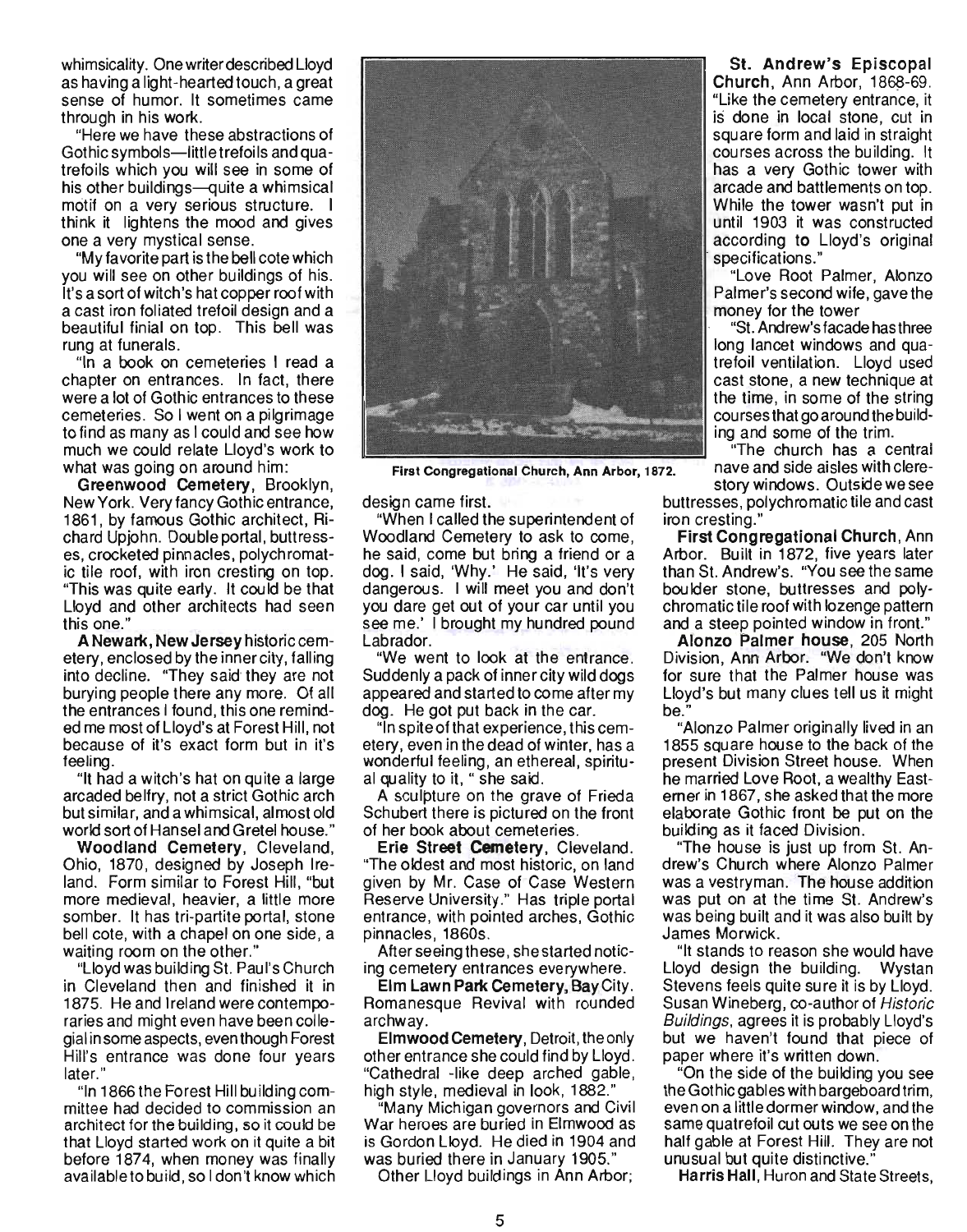Ann Arbor, 1886. "After the panic of 1873 very little Gothic work was done. Lloyd did this building in Romanesque. In keeping with it's function as an Episcopal student center and parish hall, it was not a wildly elaborate building but it has some typical Romanesque elements-half circle arches, windows grouped in series and brick with contrasting horizontal masonry courses.

"There was some thinking here that the Gothic Revival Wheeler and Douglas houses were his, but they were finished a little before he arrived in this country."

Lloyd buildings elsewhere:

St. James Church, East River Road, Grosse lie, 1860. "A supreme example of Carpenter Gothic with board and batten siding and scalloped bargeboard trim. It has a wooden bell cote.

"Down the street from this chu rch he did a Downingesque residence for friends, Samuel and Elizabeth Douglas.

"Lloyd was interested in how a residence functioned for people who lived in it. He wanted to be sure it was lighted well, ventilated well, heated well. We often see bay windows in his buildings."

Christ Episcopal Church, Detroit, 1863. "This is the oldest continuously meeting congregation on the same site in the city. The church is made of limestone with darker sandstone trim."

"It has a four stage tower with German wedge shape roof, the only one of Lloyd's churches I've seen with that element. It has a cross-shape plan, arcaded belfry, quatrefoil cutouts and lancet windows.

"The tower is placed on the corner of the building which faces Jefferson, east of the Renaissance Center. If you look up you can see two crocketed pinnacles soaring up on the other side, not to totally balance the building but to give a sense of upward angular form and add a delicacy to the facade.

"The interior is spectacular with hammer beams and stained glass windows. In its day it was known to be the most elaborate church in Detroit."

A close-up showed the crockets or protruding foliage ornamentation on the pinnacles.

Central Methodist Episcopal Church, Woodward at Adams near Grand Circus Park, Detroit. The sec-



Harris Hall, Huron and State Streets, Ann Arbor,1886. Thomas Parker house, op-

ond famous Lloyd church in Detroit, now Central United Methodist. limestone with sandstone trim. "The organist told us it is still functioning and totally integrated, 50-50 black and white. While we were there they were operating an all-day soup kitchen.

"The church has a nice central lancet window. The church tower is polygonal shape."

"In the 1930s when they widened Woodward Avenue, they had to chop 26 feet out of the nave of the church and move the facade and tower back.

"When you go in it gives you a funny feeling. It's very grand and beautiful with Gothic vaulting but it's very intimate."

Trinity Church, Columbus, Ohio, 1869. "Built six years after Christ Church, it's almost a mirror image. The tower has the battlement though not the elaborate conical roof. There is a pinnacle balancing the square tower."

All Saint's Church, Saugatuck, Michigan, 1874. Carpenter Gothic like St. James on Grosse lie. "Charming open belfry with conical roof."

St. Paul's Episcopal Church, Marquette, Michigan, 1874. Built of Marquette brownstone. Square tower with battlements, placed at 45 degree angle to facade.

Church of the Holy Spirit, Kenyon College, Gambier, Ohio. "Lloyd did the main chapel. The tower is moved into the elbow formed by nave and transept. Roof is chromatic tile."

Lloyd also did Trinity Church in Marshall and St. Paul's in Flint, an Episcopal cathedral in Pittsburgh and a church in Erie, Pennsylvania.

"To get to know an architect you really have to see his house-that's where his true personality would be exhibited I would think."

He had a newer stick style house with half-timbering on the Canadian banks of the Detroit River.

"We see a cross gable kind of Gothic asymmetry. It lacks the more formal elaboration of some of his other work which tells me he was probably working for clients who wanted elaborate<br>
buildings."

posite Christ Church, Detroit. "Parker, a grocer and vestryman at Christ Church, took Lloyd's plans for the rectory and had a similar house built across the street."

David and Sara Whitney house, Woodward Avenue, Detroit, 1890-94, now the beautifully restored Whitney Restaurant. "I would say this is the most famous still standing residence in Detroit." Described by the Free Press at the time as ''the most elaborate, pretentious house in the west."

"It is more Romanesque with almost a Queen Anne feel in its exuberance. It has rounded turrets with conical top, Romanesque porch, undulating surface, bay window, elliptical chimneys, pinnacles and a new kind of foliated capital."

She showed a picture of an 1881 Second Empire house he did, with mansard roof, which is no longer standing. He also did a lot of commercial buildings and was one of the first to use cast iron which became a popular building material after the Civil War.

State Hospital Building No. SO, Traverse City, Michigan, 1885. "This building knocked me over. I was up at Traverse City on another assignment and didn't know it was a Lloyd building."

"It followed the famous Kirkbright Plan of a Philadelphia psychiatrist. His theory was that if you treat mental patients in a beautiful setting they will get better more quickly."

The building had a sun room, wide corridors, good ventilation, plenty of room and an arboretum around it.

"The building is very linear, Italianate in feel. Venetian towers of galvanized metal create an eerie, mystical feeling. The state closed the asylum in the 1980s. There is now a plan to turn the building into an upscale retirement center."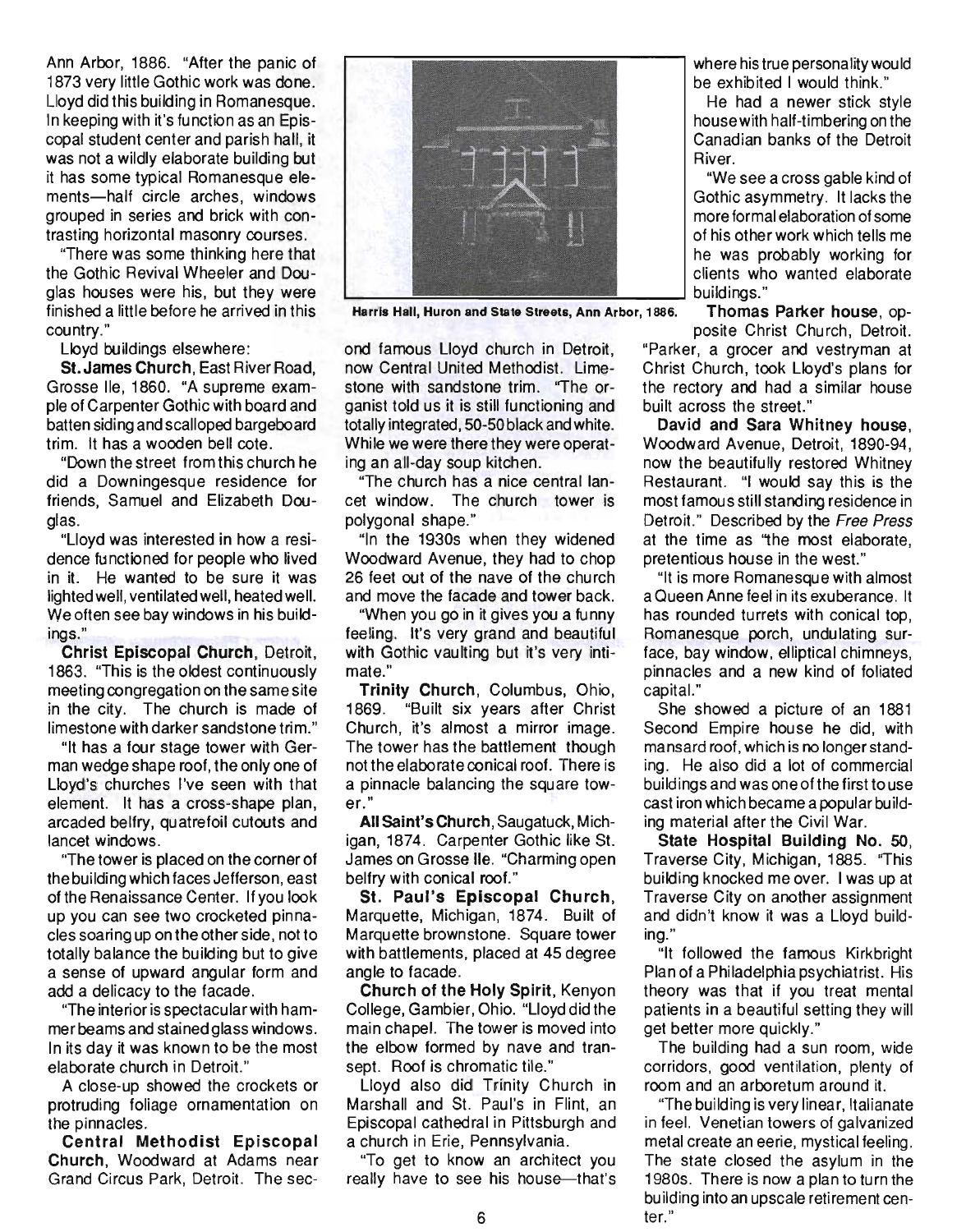# **WASHTENAW COUNTY HAD FIRST AGRICULTURAL FAIR IN STATE OF MICHIGAN IN ANN ARBOR IN 1848**

The first agricultural fair in Michigan was held in Ann Arbor in 1848, a year before the first state fair, according to a chance find of a local newspaper article.

Susan Wineberg, WCHS vice-president, found it in the July 6, 1918 Ann Arbor Daily Times News while looking for something else. She passed it on to the editor.

"DETROIT WANTS OUR LOG CAB-IN IN BURNS PARK" the headline said.

"The Michigan State Agricultural Society which is the Michigan State Fair Association of Detroit, has its eye on Ann Arbor's memorial of the first agricultural fair held in Michigan, the log cabin which stands in Burns Park which was the old Washtenaw County Fairgrounds and wants to move it over to Detroit," the article begins.

G.W. Dickinson, secretary-manager of the state fair, made the request in a letter to Mayor Ernst Wurster. Wurster reportedly did not favor the idea.

The mayor agreed that perhaps the cabin had not had as good care as it should have but he thought Detroit's interest might spur more interest here in preserving it.

It was not moved and not too well preserved either because by the mid-1950s it had deteriorated. After an unsuccessful attempt by WCHS to move and preserve it, the city razed it in the spring of 1956.

Readers may recall a January 1992 Impressions article that names of Washtenaw pioneers, incised on the logs, have been saved and stored by the City of Ann Arbor. To save space the city sawed planks containing the names from the logs.

The names and dates of arrival were copied and reported in the Impressions in installments in January through April 1992 issues.

When the cabin was torn down in 1956 no one seemed to know who had built it or exactly when. But one plank says "Erected in honor of Washtenaw Pioneers-1898."

Dickinson, the state fair secretarymanager, assumes it was built in commemoration of the 50th anniversary of the first fair.

It probably was built for both reasons. because a broken plank says "Officers, 1848," when the county agricultural society was formed and its first fair held.

While Chapman does not tell us it was the first fair inthe state, it does say the fair was held in 1848 in the house and yard now occupied by the Catholic School of Ann Arbor (St. Thomas).

The 1918 reporter says the log cabin "was the result of an effort of the old Washtenaw pioneers to establish a permanent memorial of the early days of Michigan."

"In this cabin, which was intended as a house of relics and mementos of pioneer days, was placed a large and valuable collection of pioneer relics.

It was soon found that the cabin was not a safe place to keep them. The cabin was vandalized and a number of relics (called artifacts today) were stolen. The relics were moved to a room on the top floor of the courthouse.

The city bought the fairgrounds in 1910 for Burns Park, according to Ann Arbor: The Changing Scene by the late Adam Christman, and became owner of the cabin. However, fair activities seem to have continued there perhaps into the 1920s.

In the park, the cabin was used at various times for ice skaters to warm themselves, wading pool users to change clothes, for voting and by Civic theater stage crews.

#### **CAN YOU DATE THIS?**

What year do you think articles on the following mix of auto industry topics appeared in The New York Times?

"Reports on new motor fuels from molasses in South Africa, liquefied peat in Sweden, coal gas in England.

"Auto maker says high price of gas is menace to motor trade.

"A new fuel greatest need of auto industry.

"Aluminum favored for engines.

"Judge asserts manufacturers are liable for hidden defects."

Answer next month.

# **KEMPF BROWN BAG LECTURES ANNOUNCED**

The Kempf House Brown Bag Lecture Series will resume at noon Wednesday, March 16 with Mary Culvertalking about "Ann Arbor Architect: Fiske Kimball<sup>"</sup>

Others will be:

March 23, "The Great State Theater," by Susan Wineberg.

March 30, "Log Houses ofWashtenaw County," by Wystan Stevens.

April 6, "WPA Post Offices," by Gladys Saborio.

April 13, "Main Street, Ann Arbor," by Grace Shackman.

Dollar donation includes lecture and beverage. Bring your own bag lunch. The house is also open to tour 10 a.m.-2 p.m. Wednesdays.

#### **CUBS, CLASSES ENJOY "WHAT IS IT?" GAME**

WCHS's traveling "What is it?" games have recently entertained about 40 people of Cub Scout Pack 71, 14 persons of another Cub Den and 55 persons in two classes at King Elementary School, Arlene Schmid, chairman, reports.

Children's and adult games each consist of collections of small artifacts with humorous multiple choice answers as to what the items are. The games are available for classes and meetings free of charge. Information: Mrs. Schmid, 665-8773.

# **GENEALOGY BY COMPUTER**

Harley Barnette will demonstrate "Genealogy by Computer" at the Genealogy Society of Washtenaw County meeting at 1:30 p.m. Sunday, March 27, at Washtenaw Community College in the Literature, Arts and Sciences Lecture Hall 2.

#### **CERTIFICATES OFFERED**

Hand lettered certificates are offered free of charge, framed if desired, by WCHS to organizations (businesses, churches, schools, etc.) for milestone anniversaries. Information: 663-8826.